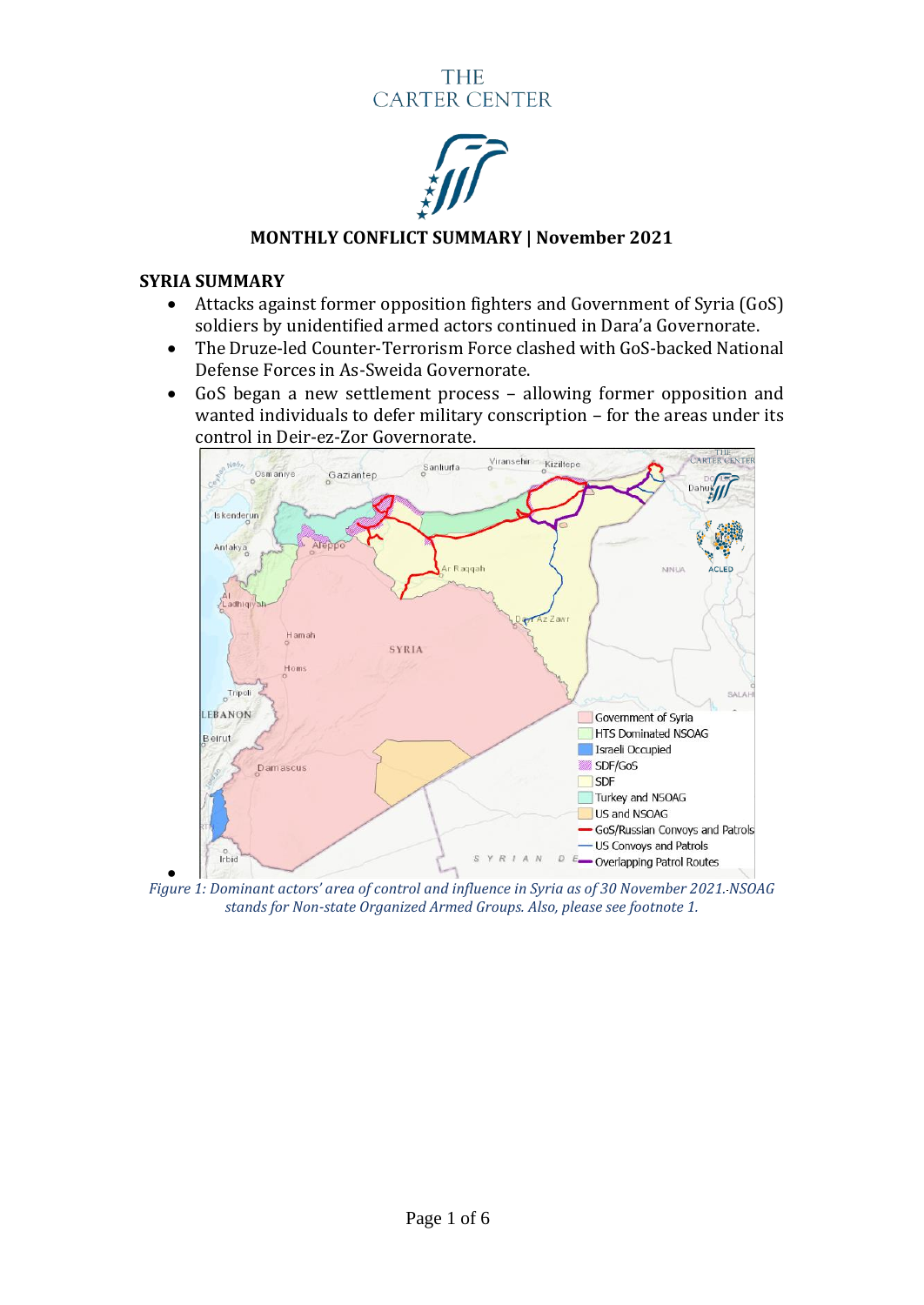

**SOUTH & CENTRAL SYRIA***<sup>1</sup>*

*Figure 2: Attacks against former opposition fighters and GoS armed forces in Dara'a Governorate in 1-30 November 2021. Largest bubble represents 3 conflict events. Data from The Carter Center and ACLED.*

# **Attacks against Former Opposition Fighters and GoS Armed Forces in Dara'a Governorate**

After the 2018 takeover of Dara'a and Quneitra Governorates by the Government of Syria (GoS), former opposition commanders gained prominence by exploiting old rivalries within GoS factions and leading influential political and military groups. The existence of these rival armed groups have caused tensions with GoS soldiers and officials. Attacks against former opposition and GoS figures by unidentified armed actors are common in Dara'a Governorate. Both sides blame the other for the attacks. Occasionally, this has escalated into sieges and conflict between the former opposition and GoS armed forces. Following the July-September siege of Dara'a al-Balad, <sup>2</sup> GoS armed forces spearheaded new settlement agreements in an effort to marginalize former opposition figures and assert the authority of GoS armed forces.<sup>3</sup> These settlement deals typically require

<sup>2</sup> [https://storymaps.arcgis.com/stories/77e354b12e6f47f6b81ae7692ec45c26,](https://storymaps.arcgis.com/stories/77e354b12e6f47f6b81ae7692ec45c26)  <https://storymaps.arcgis.com/stories/9001a6b8a5254bdc9d32db642add3511> <sup>3</sup> <https://storymaps.arcgis.com/stories/757f4c040ee5484593ecaa264ac7d59a>

<sup>1</sup> Figure 1 depicts areas of the dominant actors' control and influence. While "control" is a relative term in a complex, dynamic conflict, territorial control is defined as an entity having power over use of force as well as civil/administrative functions in an area. Russia, Iran, and Hezbollah maintain a presence in Syrian government-controlled territory. Non-state organized armed groups (NSOAG), including the Kurdish-dominated SDF and Turkish-backed opposition groups operate in areas not under GoS control. The area along the junction of the Syrian border with Iraq and Jordan is a 55km de-confliction zone, established by the U.S.-led coalition that also includes a number of aligned local armed groups. Patrols are also depicted in the map to show the presence of actors that may have influence in an area. This is particularly relevant as U.S. and Russian forces regularly patrol towns and routes in the northeast. While they do not control local administration or local forces, there is an assumption of a high degree of coordination with local de facto authorities. Data collected is by the publicly available projec[t ACLED.](https://acleddata.com/#/dashboard)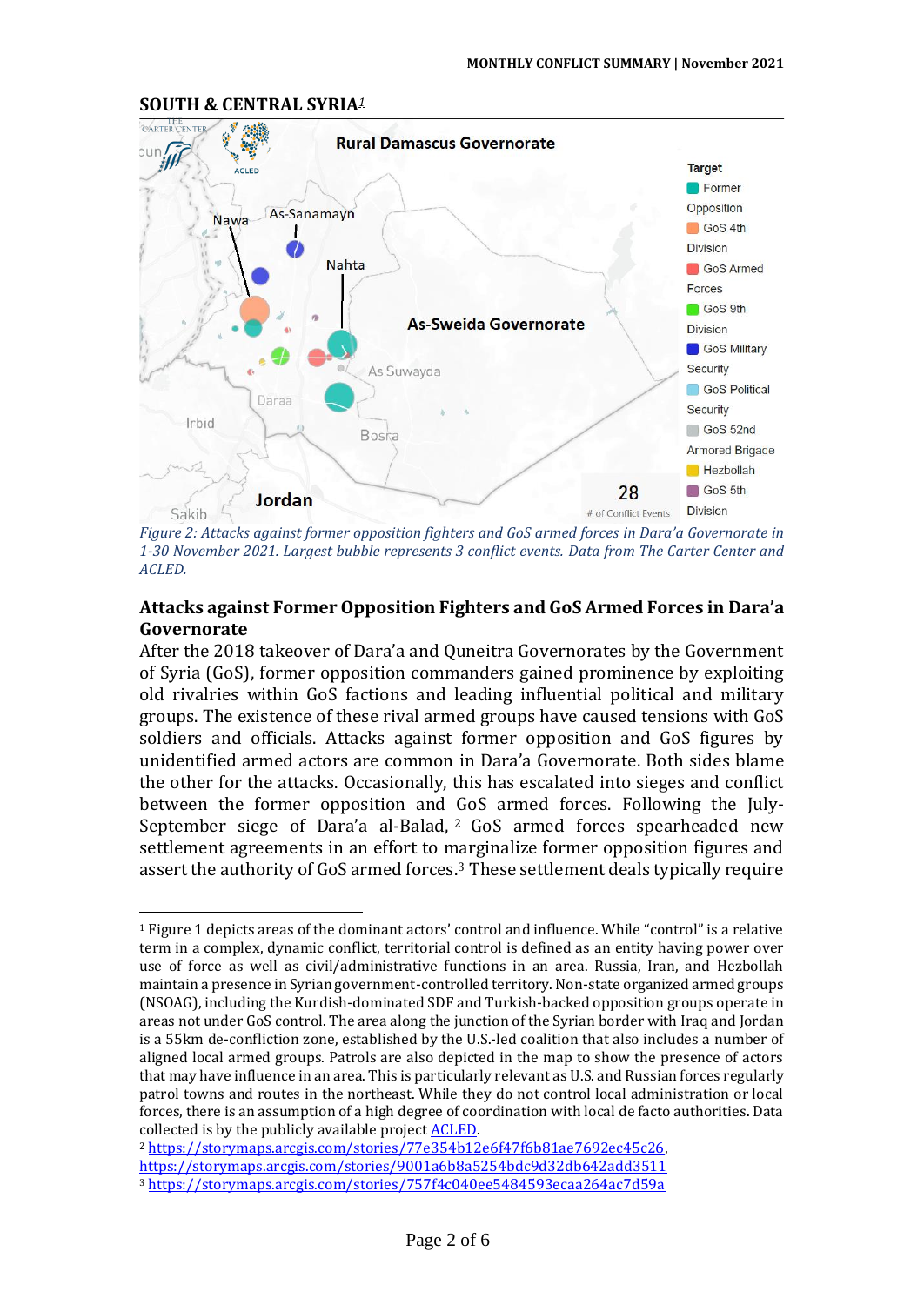former opposition fighters and wanted individuals to register with the GoS security forces, defer military conscription, and turnover their weapons to authorities. However, attacks against former opposition fighters and GoS soldiers continue.

### **7 November**

Unidentified fighters killed 5 GoS soldiers, including 3 GoS officers, in 4 separate attacks across Dara'a Governorate. This involved attacks against 2 GoSlieutenants near Izra, a GoS conscript near Dael, a soldier in Al-Maliha al-Sharqiya, and a third lieutenant between Izra'-Sheikh Miskin.<sup>4</sup>

# **8 November**

An unidentified armed group killed a former opposition fighter near As-Sanamayn, northern Dara'a Governorate. The same day, unidentified fighters killed a GoS Military Security official near Um Walad.<sup>5</sup>

# **14 November**

An improvised explosive device (IED) planted by an unidentified armed group killed 3 GoS Air Force Intelligence officers near Naima, eastern Dara'a Governorate.<sup>6</sup>

# **24 November**

GoS Air Force Intelligence clashed with Bedouin tribes near Nahta, eastern Dara'a Governorate.<sup>7</sup> A major anti-settlement former opposition leader was reportedly killed after the clashes.<sup>8</sup>

### **29 November**

An IED killed 3 GoS soldiers near Nawa, western Dara'a Governorate. <sup>9</sup> In retaliation, GoS armed forces shelled the city of Nawa. The shelling reportedly killed 2 civilians in the city.<sup>10</sup> In addition to the shelling, GoS armed forces also arrested 16 farmers on the outskirts of the city.<sup>11</sup>

<sup>4</sup> <https://www.horanfree.com/?p=10209>

<sup>5</sup> <https://www.enabbaladi.net/archives/524821>

<sup>6</sup> <https://www.enabbaladi.net/archives/526334>

<sup>7</sup> <https://www.enabbaladi.net/archives/527737>

<sup>8</sup> <https://www.enabbaladi.net/archives/527691>

<sup>9</sup> <https://www.horanfree.com/?p=10343>

<sup>10</sup> <https://www.enabbaladi.net/archives/528801>

<sup>11</sup> <https://www.enabbaladi.net/archives/529082>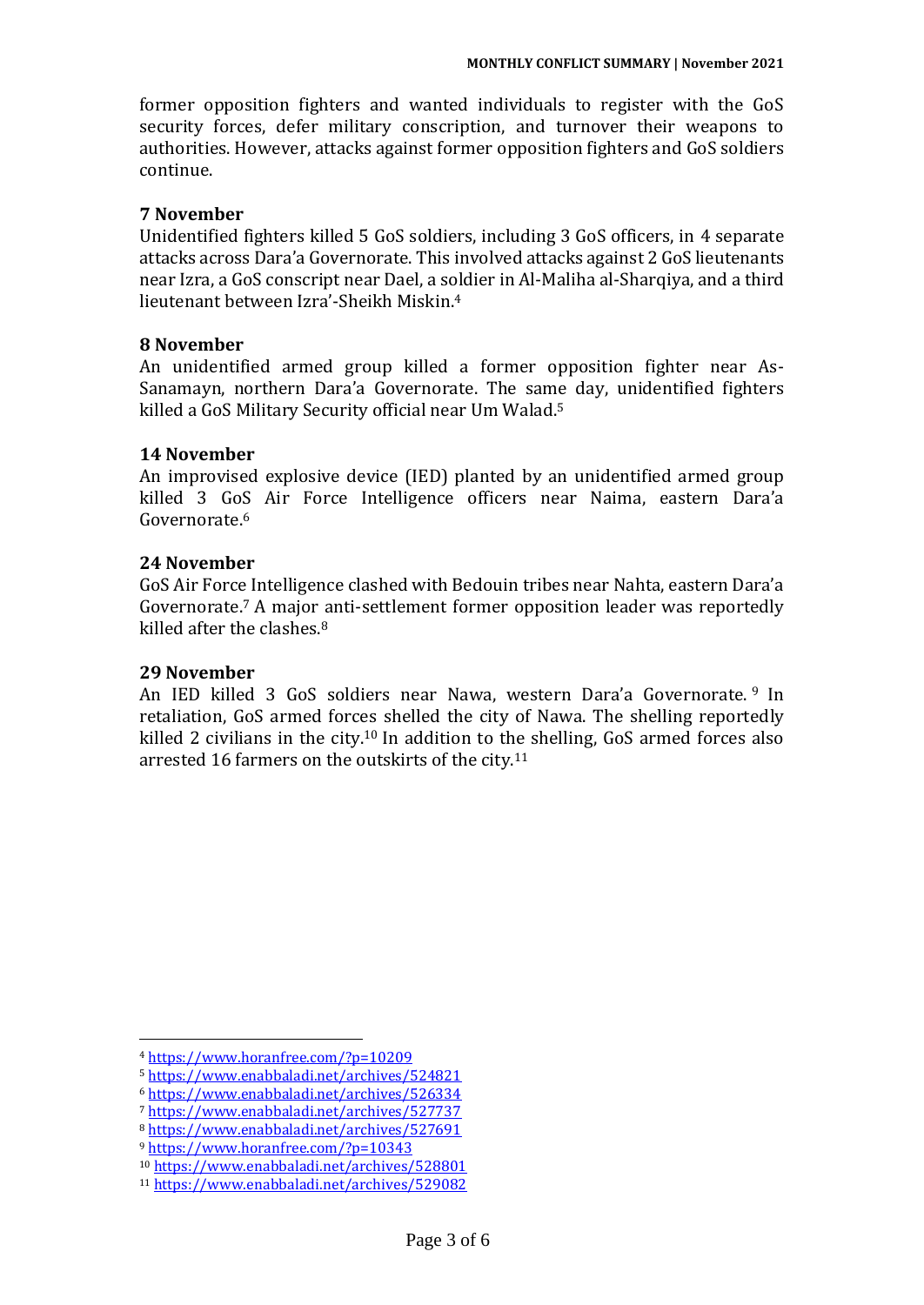

*Figure 3: Clashes involving the GoS-backed National Defense Forces and Counter-Terrorism Forces in As-Sweida Governorate between 1-30 November 2021. Data from The Carter Center and ACLED.* 

# **Clashes in As-Sweida Governorate**

On 7 July, a new predominantly Druze political party was formed in As-Sweida Governorate. The party, known as the Syrian Al-Liwa party, seeks to promote the interests of Druze in the governorate.<sup>12</sup> The party has its own armed group, "The Counter-Terrorism Force" (CTF), formed to protect As-Sweida citizens against kidnapping gangs allegedly affiliated with the GoS or Iran. <sup>13</sup> CTF has often confronted these alleged GoS-backed kidnapping gangs and other pro-GoS militias, which have led to standoffs.<sup>14</sup>

#### **6 November**

The GoS-backed National Defense Forces (NDF) clashed with the CTF in Al-Raha, eastern As-Sweida Governorate. Two CTF fighters were reportedly injured in the clashes.<sup>15</sup> Al-Raha has been a site of frequent tension between the NDF and CTF.<sup>16</sup>

### **16 November**

The CTF reportedly repelled an attack from a car carrying ISIS fighters near Al-Harisa, eastern As-Sweida Governorate. However, the CTF accused GoS armed forces of allowing the ISIS car through its checkpoints.<sup>17</sup>

#### **22-23 November**

On 22 November, non-CTF local militia fighters clashed with the NDF after the former were caught cutting trees near a GoS checkpoint outside of As-Sweida city. <sup>18</sup> The next day, the NDF attempted to arrest some of the wounded fighters at

<sup>12</sup> [https://www.al-monitor.com/originals/2021/07/new-druze-political-party-military-faction](https://www.al-monitor.com/originals/2021/07/new-druze-political-party-military-faction-take-shape-suwayda)[take-shape-suwayda](https://www.al-monitor.com/originals/2021/07/new-druze-political-party-military-faction-take-shape-suwayda)

<sup>13</sup> <https://www.enabbaladi.net/archives/494512>

<sup>14</sup> <https://storymaps.arcgis.com/stories/9001a6b8a5254bdc9d32db642add3511>

<sup>15</sup> <https://www.enabbaladi.net/archives/524535>

<sup>16</sup> <https://storymaps.arcgis.com/stories/9001a6b8a5254bdc9d32db642add3511>

<sup>17</sup> <https://www.enabbaladi.net/archives/526404>

<sup>18</sup> <https://npasyria.com/en/68131/>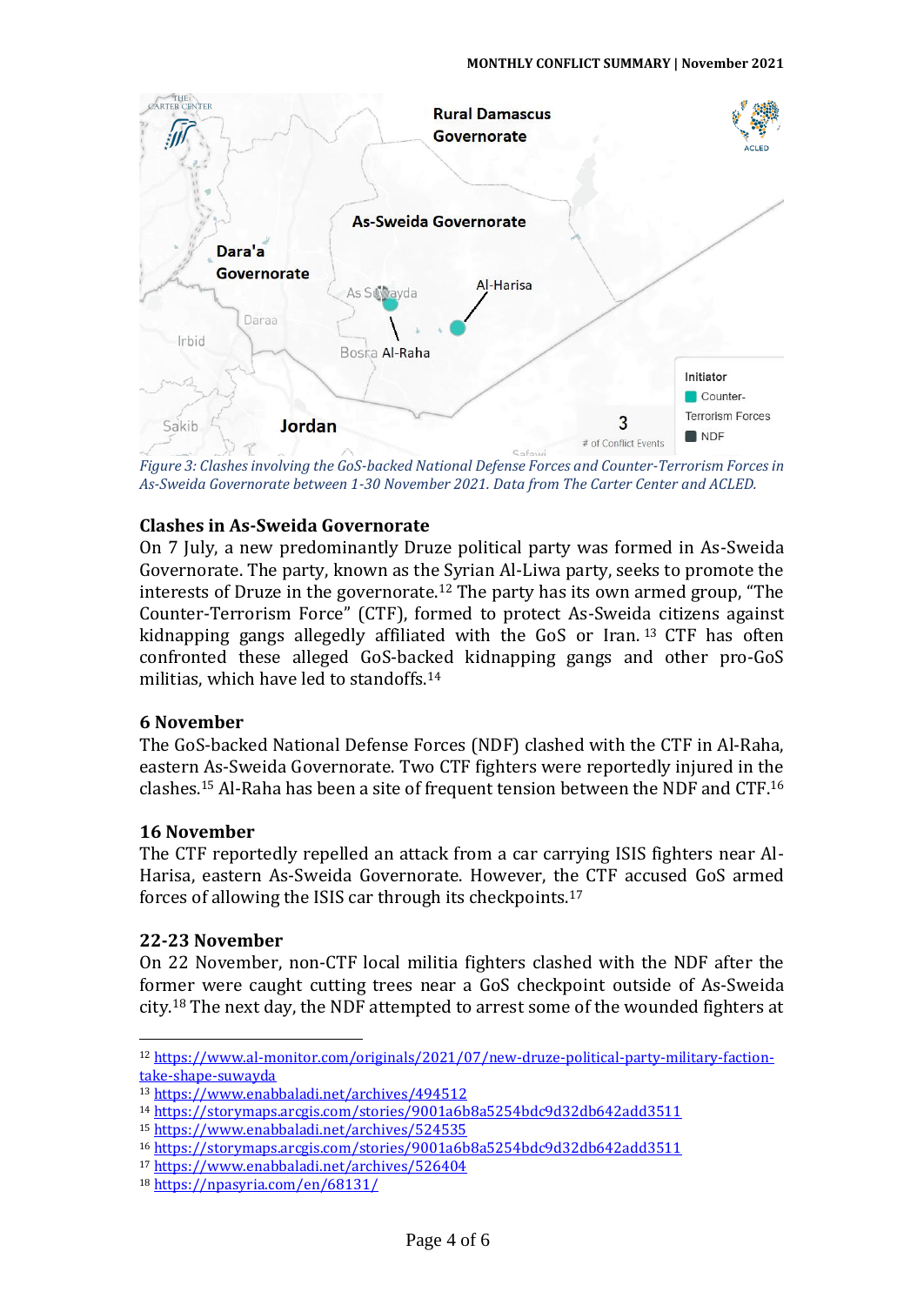a hospital in As-Sweida city, angering families and local militias, which led to protests and further clashes.<sup>19</sup> On the same day, in response to the arrests, the CTF published a video accusing the NDF of instigating the recent tensions.<sup>20</sup>

### **25 November**

Due to the increased tensions in As-Sweida city, local armed groups and political factions met to discuss the recent standoff at the As-Sweida city hospital and warned GoS from taking further armed actions.<sup>21</sup>



*Figure 3: Reported settlements and arrests in Deir-ez-Zor Governorate. Data from The Carter Center and ACLED.* 

### **Settlements in Deir-ez-Zor Governorate**

During the campaign to defeat ISIS, control of Deir-ez-Zor Governorate has been divided mostly along the Euphrates River. Tensions between GoS authorities and the Syrian Democratic Forces (SDF) remain high, with reported clashes between the two occasionally occurring along the river. The GoS-controlled territory in the governorate maintains a strong Iranian presence, particularly in the cities near the Syria-Iraq border.

# **9 November**

The Ba'ath Party in Deir-ez-Zor Governorate called for the start of a settlement process in the governorate. <sup>22</sup> The call for a settlement process in Deir-ez-Zor

<sup>19</sup> [https://suwayda24.com/?p=18108,](https://suwayda24.com/?p=18108)<https://www.enabbaladi.net/archives/527465>

<sup>20</sup> <https://www.enabbaladi.net/archives/527504>

<sup>21</sup> <https://npasyria.com/en/68304/>

<sup>22</sup> <https://tinyurl.com/yurr7hb7>